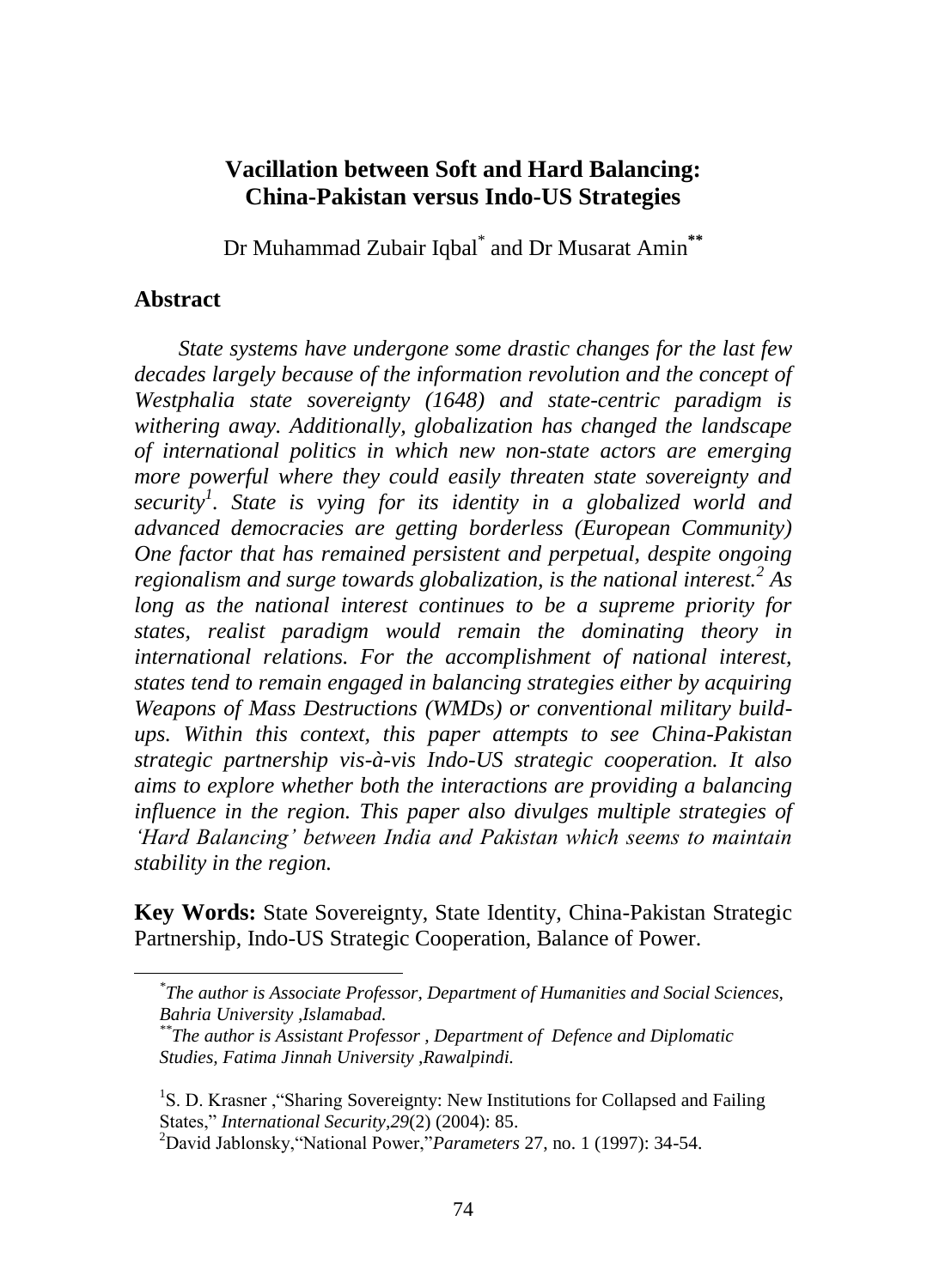## **Introduction**

In international politics, states carve out balancing strategies because of two simple reasons:<sup>3</sup> First, they want to prevent the rise of a hegemon, second, they want to prevent the rise of an inimical state to a predominant position where it could pose any significant threat to its security and survival. States follow either soft balancing or hard balancing to accomplish this very objective. $4$  Considering the intricate dynamics of South Asian politics, where both India and Pakistan are proactively engaged in hard balancing strategies to advance their respective national interest, risk of armed clash is always imminent. India enjoys superiority over Pakistan in conventional military strength, which is supplemented by its strategic partnership with the US. Continuous huge sales of modern and sophisticated American weapons to India invigorate Indian military power, which may adversely affect the already fragile regional balance of power. Consequently, this imbalance in military prowess of both the countries may lead both nuclear rivals to brinksmanship.

In this backdrop, Pakistan-China relations appear to follow the path of balancing strategy against Indo-US strategic partnership. As Afridi and Bajoria argue "Beijing clearly sought to build up Pakistan to keep India off balance."<sup>5</sup> Despite the fact that the US lashed sanctions on Pakistan, because of the latter's nuclear pathway, China has continued its military support to Pakistan which is an example of their sustained strategic ties. Sino-Pakistan joint collaboration now includes; joint military exercises, personnel training, intelligence cooperation and joint counter-terrorism efforts. Pakistan has also made headway in nukes  $development - with the help of Chinese counterparts - and in hi-tech$ procurements from the latter like short-range and medium-range ballistic missiles.<sup>6</sup> In April, 2015, three weeks before the Chinese President Xi Jinping's visit to Pakistan, Prime Minister of Pakistan Nawaz Sharif

<sup>3</sup>R Gilpin and J. M. Gilpin, The *Political Economy of International Relations,* vol. 8 (Princeton: Princeton University Press):5.

<sup>&</sup>lt;sup>4</sup>R. A. Pape, "Soft Balancing against the United States," *International Security*, *30*(1) ( 2005): 7.

<sup>&</sup>lt;sup>5</sup>J. Afridi, and J. Bajoria, ""China-Pakistan Relations," Council on Foreign *Relations* (2010), *6*.

<sup>6</sup> Ibid.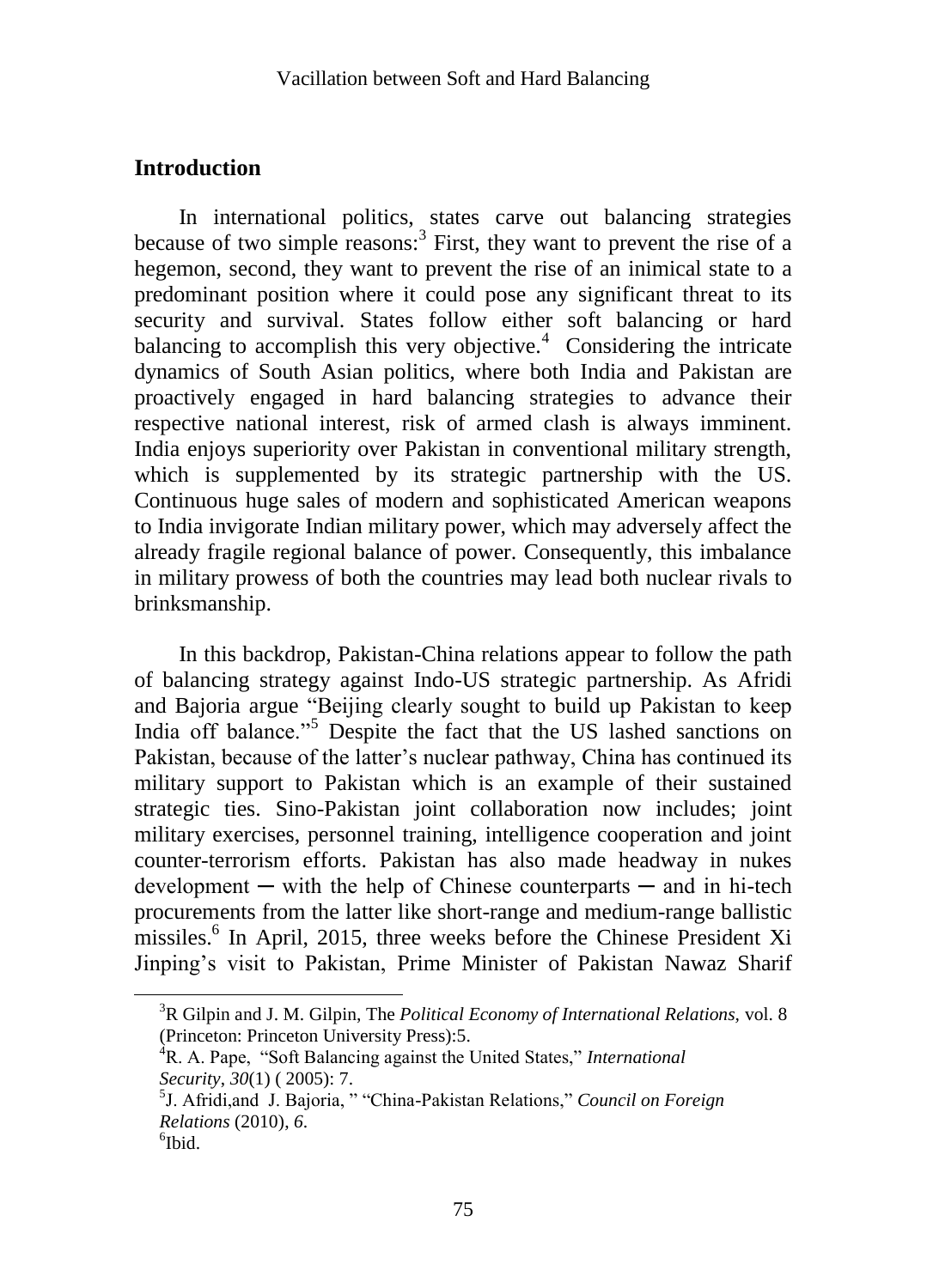approved a deal of purchasing eight submarines from China worth US \$ 5 billion.<sup>7</sup> With this deal, it is expected that "Pakistan Navy will gain a competitive advantage in their underwater fighting capability."<sup>8</sup>

China not only supplied weaponry to Pakistan, it has also contributed to enable Pakistan to develop conventional arms indigenously. Al-Khalid tank, JF-17 Thunder fighter Jets and the development of Hatf, Shaheen and Ghauri long range ballistic missiles, are few examples of Sino-Pakistan joint production They seem to help maintain balance of power and preserve peace and stability in the region. Another milestone in non-conventional security is China-Pakistan Economic Corridor (CPEC), which is expected to extend Sino-Pakistan strategic influence beyond South Asia to Middle East and Central Asia.

Pakistan's relationship with Washington is about seven decades old and it also had many ups and downs over the course of history. Washington's military aid to Pakistan was halted because of Indo-Pakistan war and later, whatever was supplied, was used in first and second Afghan wars<sup>9</sup>. Pakistan also emerged as a Non-NATO ally of the US in the wake of war against terrorism but that did not make much difference with the former, as it did not have any real privileges. Despite convergence of interest, Washington and Islamabad could not enjoy bonhomie because of deep-rooted mistrust.<sup>10</sup> Pakistan needed a durable strategic partner to deal with Indian threat and, therefore, Beijing was a rational choice for Pakistan.

## **Theoretical Perspective**

 $\overline{a}$ 

States adopt balancing strategy to prevent the rise of a "hegemon" and if this strategy works, it is called 'balance of power'. As Kenneth

defence/article/1776522/beijing-eyes-bigger-arms-exports-experts-say 8 Ibid.

<sup>&</sup>lt;sup>7</sup>"Beijing Eyes Bigger Arms Exports after Pakistan Deal," South China Morning

*Post*, April 26, 2015, http://www.scmp.com/news/china/diplomacy-

<sup>&</sup>lt;sup>9</sup>Bruce Riedel, "Pakistan and terror: The eye of the storm," *The ANNALS of the American Academy of Political and Social Science* 618, no. 1 (2008): 35.

<sup>10</sup>Giacomo Chiozza, *Anti-Americanism and the American world order* (JHU Press, 2010).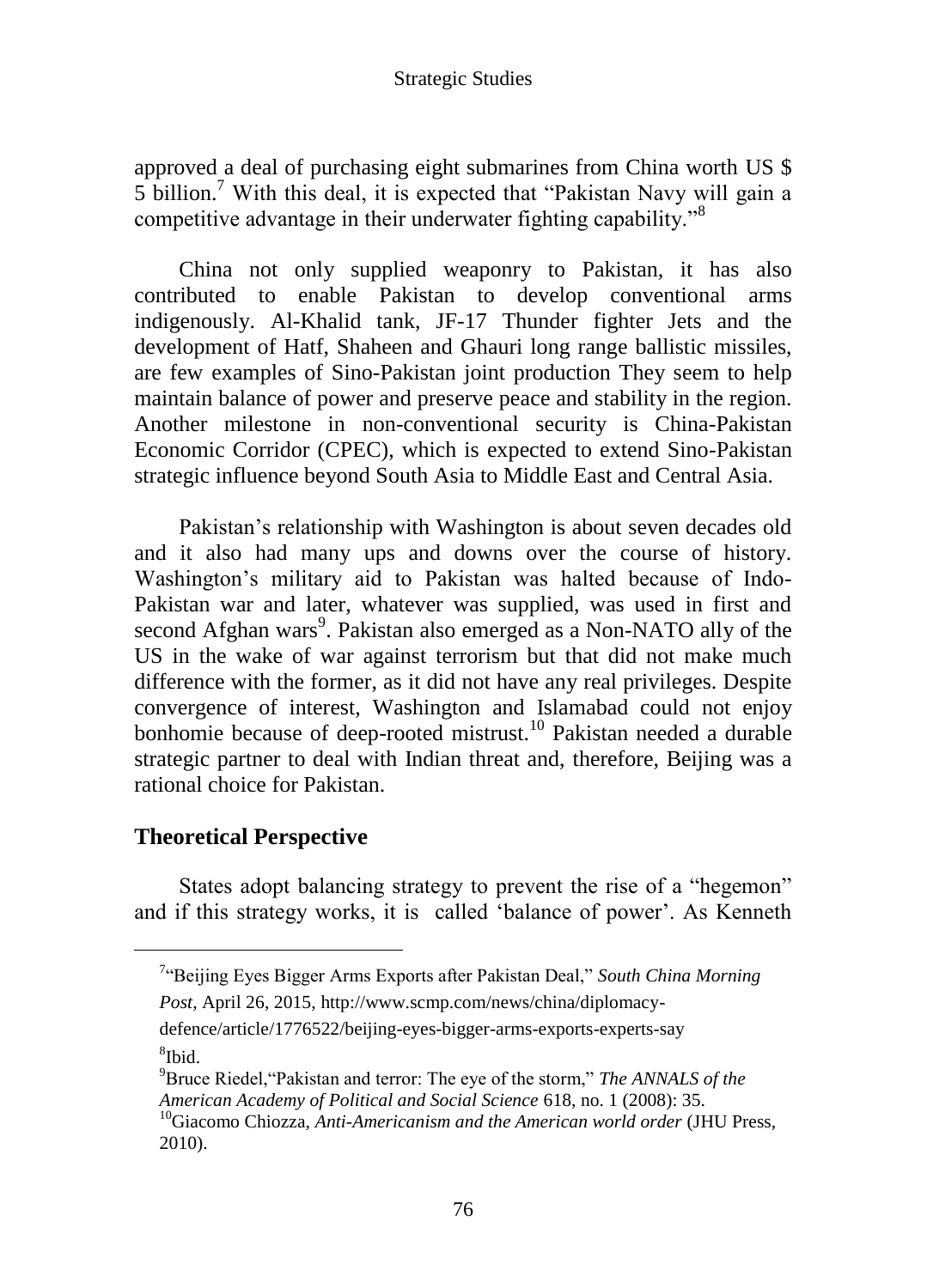Waltz has propounded that the basic purpose of balance of power is to stop an actor from reaching a predominant position where it could endanger interest of other states<sup>11</sup>. States may follow two possible courses of action to reach balancing position i.e. ‗Hard Balancing' and ‗Soft Balancing'. Hard balancing is often adopted by the states who are engaged in intense rivalry with other states.<sup>12</sup> Aggrandizement of military capability and making alliances with other friendly states to reach power parity is a modus operandi of 'Hard Balancing.' Traditional realists and neo-realists often prefer hard balancing among states.<sup>13</sup> On the other hand, ‗Soft Balancing' involves tacit tactics of formal alliances. This strategy is generally adopted between the states that develop entente to balance a rising power or threatening state. Soft Balancing usually involves limited military build-up, military exercises and collaboration at regional or international institutions. There are fair chances that Soft Balancing may turn into Hard Balancing if competition between dyads becomes intense or a powerful state undermines security of other states.<sup>14</sup>Pakistan is engaged in both internal and external balancing strategies, though Hard Balancing against India is more noticeable than Soft Balancing.<sup>15</sup> However, in case of Sino-Pakistan security partnership and Indo-US strategic alliance, both types of balancing is pursued by both sides. Pakistan seeks to balance Indian military might and India manoeuvres counter-balancing of China by making alliances and modernizing its military.

Despite reaching nuclear parity with India, Pakistan still lags behind in missile technology and conventional weapons. If missile technology is *sine qua non* for maintaining minimum credible nuclear deterrence, the conventional weapons are equally crucial for any country, particularly to

<sup>&</sup>lt;sup>11</sup>R. Jervis, "Cooperation under the Security Dilemma," *World Politics 30*(02) (1978): 167.

<sup>12</sup>J. S. Levy R Thompson, *Causes of War* ( John Wiley & Sons),10.

<sup>&</sup>lt;sup>13</sup>F. Zakaria, "Realism and Domestic Politics: A Review Essay," *International Security*, vol.17 (1), (1992): 177-198.

<sup>&</sup>lt;sup>14</sup>P. M. Morgan, "American Grand Strategy and the US–ROK Alliance," *Pacific Focus*, *24*(1), (2009): 3.

<sup>&</sup>lt;sup>15</sup>Chen Zhimin, "Soft Balancing and Reciprocal Engagement: International Structures and China's Foreign Policy Choices," in *China's Reform and International Political Economy,* ed. David Zweig and Chen Zhimin (London: Routledge, 2007), 19.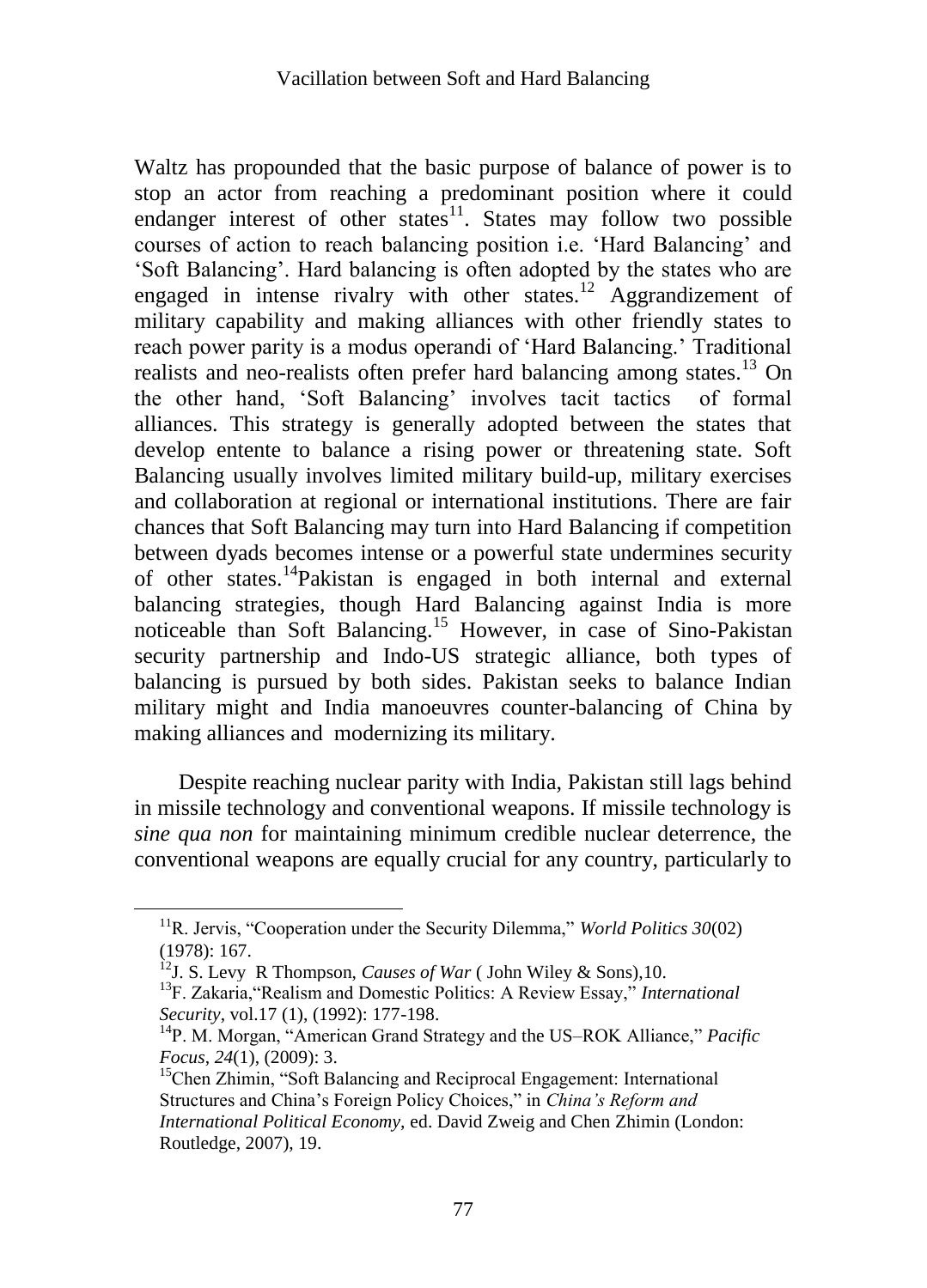combat non-state actors. There is an urgent need to modernize and update Pakistan's conventional warfare capability as country is fighting a war against terrorism and there are multiple challenges to the state.

Due to Pakistan's traditional dependence on American weaponry, the former could not excel in indigenous arms industry. Though Pakistan had established Pakistan Ordnance Factories (POF) in early 1950s, <sup>16</sup> it has notable capacity to compete with the growing Indian military might. However, now Pakistan seems to have reached a sufficient level of indigenous arms where it has started producing JF-17 Thunder fighter jets, Mushak and Super Mushak aircrafts, Al Khalid and Al Zarrar tanks produced on various locations throughout Pakistan<sup>17</sup>.

The military and economic aid coming from the US is considered to have been used largely in the fight against terrorists and militants.<sup>18</sup> The US kept Pakistan highly dependent on its arms and even imposed arms embargoes. While, China, being faithful ally and friendly neighbour, always supported Pakistan to strengthen its security against internal and external threats. According to Akram Zaki, "In ideological terms, China wants peace and stability in South Asia, but that is only possible if the imbalance created by the US extraordinary support to India is to some extent corrected."<sup>19</sup> For Zaki, China's strategic philosophy was to make Pakistan self-sufficient in the production of defence equipment. On the other hand, it is argued "China has realized that the stability of Pakistan is in supreme national interest of China. If Pakistan goes unstable it may certainly undermine Chinese stakes in South Asia. India enjoys greater support from Russia and the Western countries while Pakistan has strong support of China". $^{20}$ 

## **Countering India's Conventional Military Superiority**

In response to growing modernization of Indian military machinery, Pakistan is also making an effort to update its military to match the

 $^{16}$ <http://www.pof.gov.pk/>

 $17$ [http://www.dawn.com/news/1151174.](http://www.dawn.com/news/1151174)

<sup>&</sup>lt;sup>18</sup>S. G. Jones, "Pakistan's Dangerous Game," *Survival*, 49(1), 17

 $19$ M. A. Zaki, "The Evolution in Global Power Balance and Pak-China

Relations.‖ *Policy Perspectives*, *11*(2).

 $20$ China Helps Pakistan, see, http://www.onlinenews.com.pk/details.php?id=180002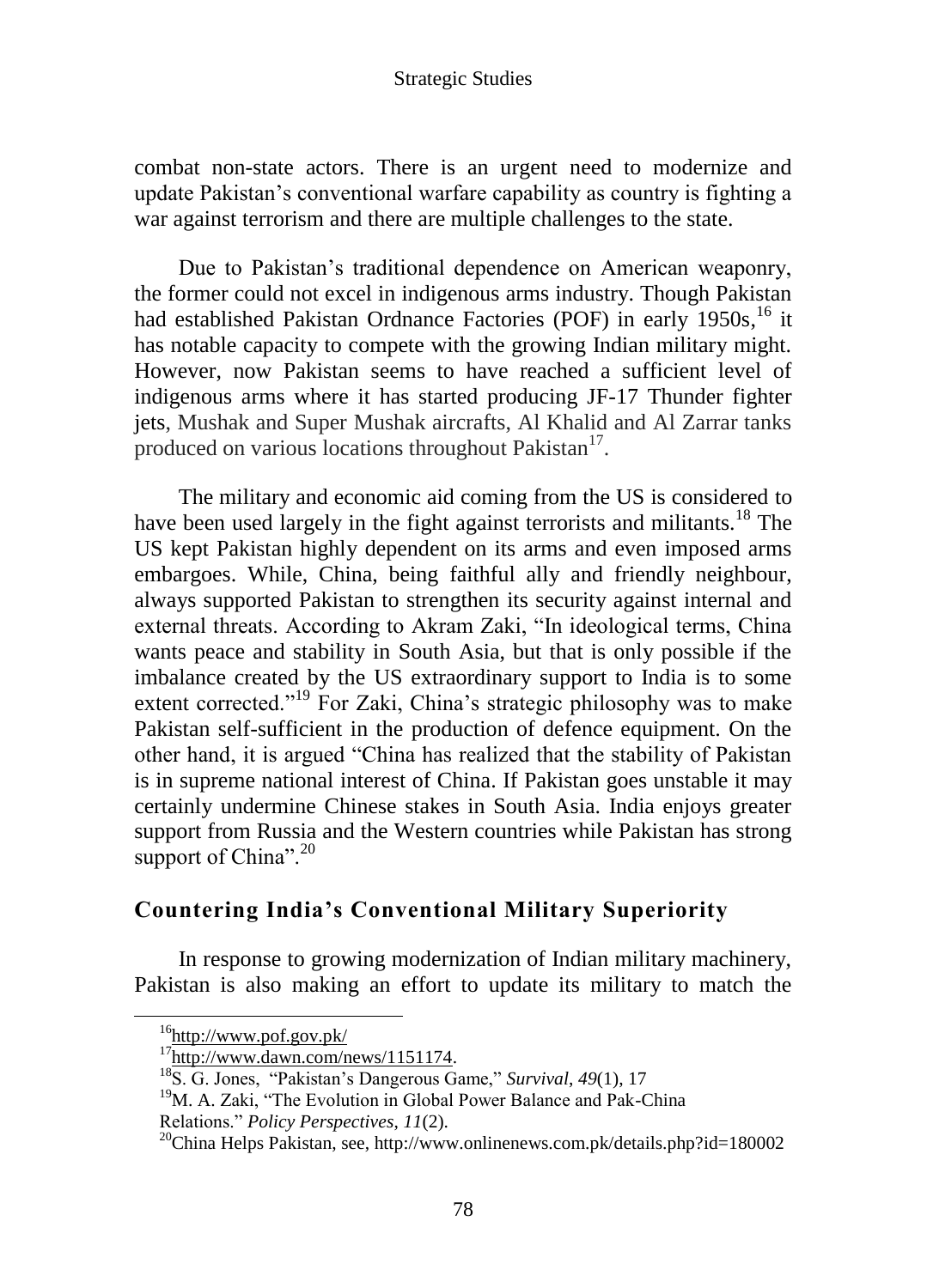Indian might. Compared to conventional weapons, Pakistan has put a great deal of effort into the nuclear and missile technology which can offer some credible deterrence against potential threats. China stands as Pakistan's principal arms supplier, $21$  though Pakistan's purchases are pocket-sized in comparison to what India has bought, therefore, the former cannot match the latter's conventional weaponry. It might be called as "imbalance" in conventional forces as India enjoys superiority in conventional weaponry. India views itself as a rising regional player, which appears to look around for potential partners and enemies, and considers a potent military power as a crucial factor in this process. Conversely, Pakistan is vying to catch up with India to deter any threat from it. This complex triangular relationship may be defined as 'elusive' in strategic terms between New Delhi and Islamabad. Pakistan cannot match India's military power in terms of 'man-for-man' or 'gun-for-gun' but Pakistan's huge investment in technological weapons and modernization of its armed forces is to present effective challenge to enemy.<sup>22</sup>

India's conventional military superiority over Pakistan largely owes to its hike in defence expenditure over the past three decades. Its defence expenditure stands six to seven times more than that of Pakistan<sup>23</sup>. Between 1990 and 2003 Indian ability to combat offensively has outpaced Pakistan remarkably with 3:1 high performance aircraft numerical advantage. Other technological advancements in warfare technology like, wide-area communications and reconnaissance are much better than Pakistan's. Asymmetry of economic resources and limited choices to acquire modern technology has slackened conventional modernization of Pakistan's armed forces. This imbalance in conventional weaponry raises strong concerns about the outbreak of another conventional war between the two countries or it may lead to Brinksmanship. Keeping Indian aggressive policies in mind, there is a possibility of Indian pre-emptive air campaign against Pakistan if

 $^{21}$ T. V.Paul, "Chinese-Pakistani nuclear/missile ties and balance of power politics," The Nonproliferation Review 10(2): 21-29.

 $22$ Jonathan Marcus,  $\cdot$  India-Pakistan Military Balance,"

http://news.bbc.co.uk/2/hi/south\_asia/1735912.stm.

<sup>&</sup>lt;sup>23</sup>Malcolm Knight, Norman Loayza, and Delano Villanueva, "The Peace Dividend: Military Spending Cuts and Economic Growth," *World Bank Policy Research Working Paper* No. (1577).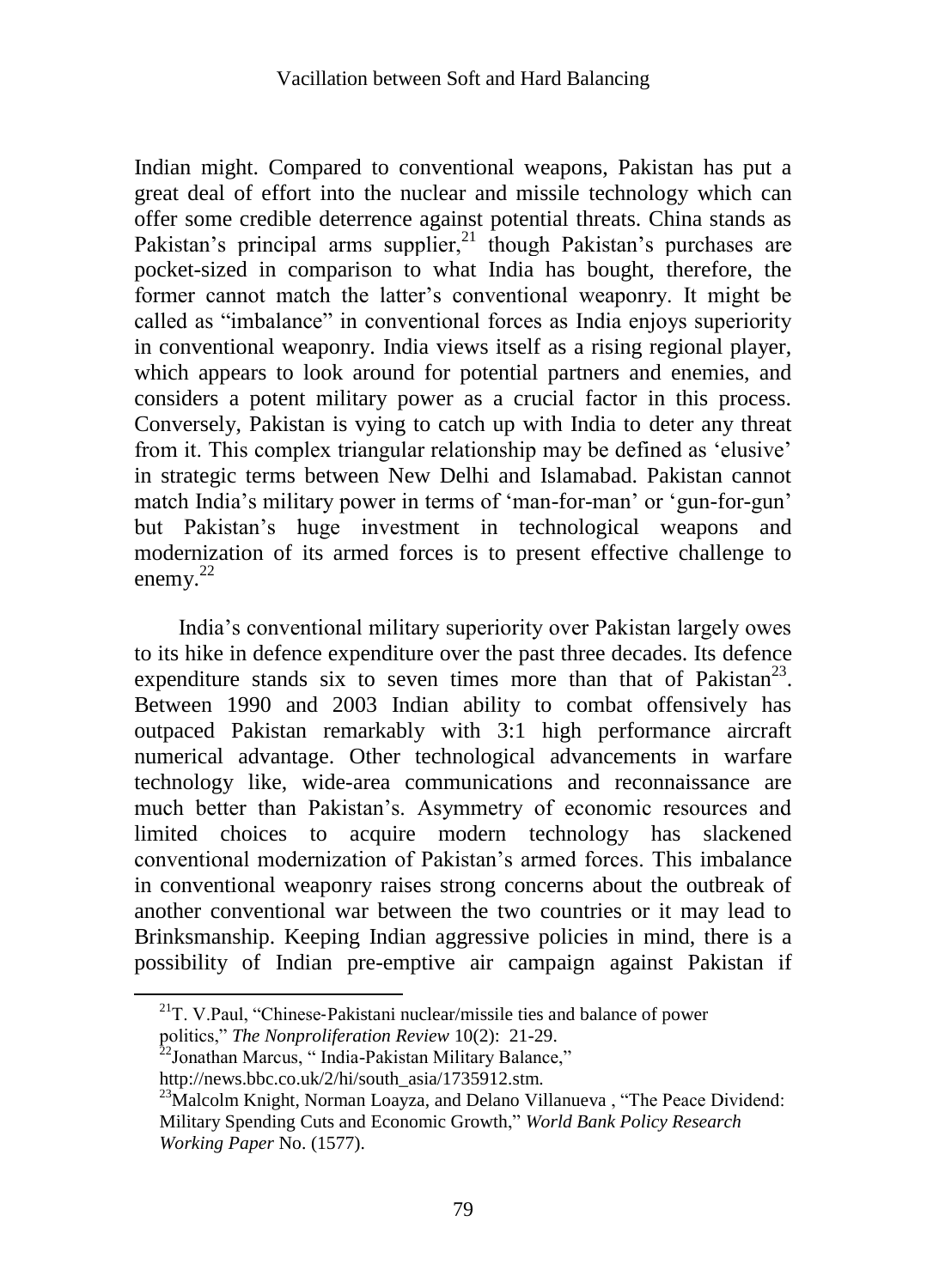Pakistan's conventional and nuclear power is sufficiently incapable of deterring Indian conventional superiority. In such circumstances, nuclear stability seems flimsy. Since 1960s India's defence establishment has carved out a policy to deal with Pakistan and powerful China simultaneously by declaring two front war strategies.<sup>24</sup>

# **India-US Defence Cooperation**

Historically, India and the US did not enjoy bonhomie in their mutual relationship but a recent convergence of their interests has brought them together into Indo-US strategic partnership. Indo-US cooperation in areas of economy and defence experienced an upthrust in the last fifteen years or so after the end of Cold War. US President Bill Clinton's visit to India in March 2000 further cemented the startegic ties. Bush administration ameliorated the mutual relationship furthermore and changed America's former stance towards China, categorizing China as 'Strategic Competitor' rather than a 'Strategic Partner'.<sup>25</sup> US Deputy Secretary of State Richard Armitage visited India in May, 2001 to inform his counterparts about President Bush's Strategic framework that included missile defence programme and terrorism. $^{26}$  India-US strategic cooperation grew further by signing General Security of Military Information Agreement (GSOMIA) in January 2002, which was an impediment in defence cooperation. By signing GSOMIA India got greater access to dual use of technology which further expanded sale of US arms to India. $27$ 

# **Building Indian Military Power**

India clinched an arms deal with the US in April 2002 for acquiring Raytheon System AN/TPQ-37 (V) 3 Fire-finder artillery locating radar systems. Thereafter, a subsequent deal included GE F404-GE-F2J3

 $24R$ . W. Jones, "Conventional Military Imbalance And Strategic Stability In South Asia," SASSU, Research Paper, no. 1 (March 2005) 4-9.

<sup>&</sup>lt;sup>25</sup>D. Shambaugh, "Sino-American Strategic Relations: From Partners To Competitors, ‖ *Survival*, *42*(1): 97.

<sup>(</sup>Fort Leavenworth Kansas: Bibliobazar, 2012)

<sup>27</sup>S. Ganguly, A. Scobell and B. Shoup, eds., *US-Indian Strategic Cooperation Into the 21st Century: More Than Words*. (London: Routledge, 2006),90.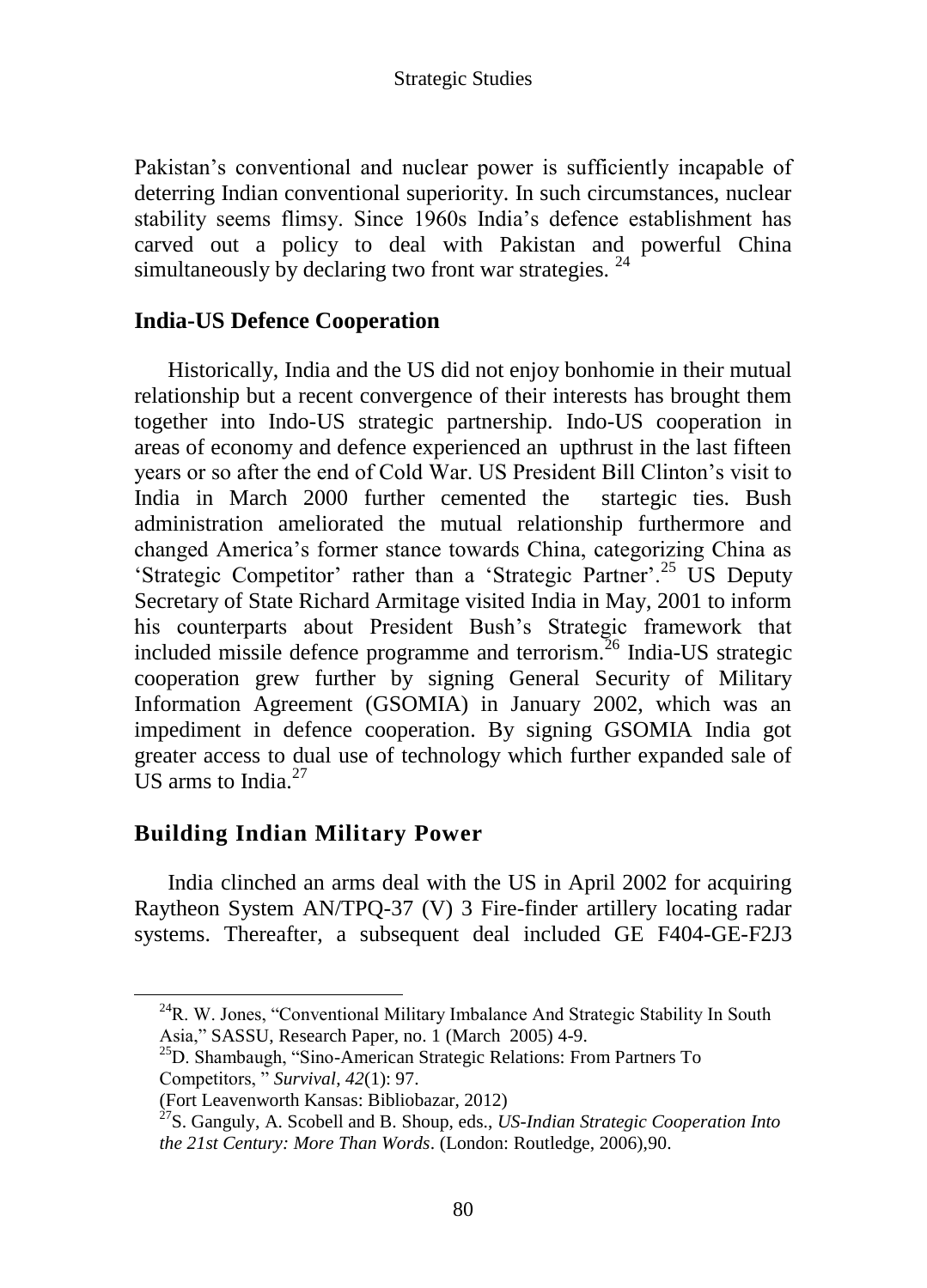engines and advanced avionics for India's indigenous LCA project<sup>28</sup>. Furthermore, negotiations have been set in for the sale of P-3 Orion Naval reconnaissance planes to India. For updating and modernizing India's Special Forces, she bought military equipment in abundance. Indo-US strategic partnership is used as a tool to balance China and bring about global balance of power. Under Bush and then Obama Administration, both India and the US have been seeking "sustainable" strategic partnership". Though India has evolved strategically cooperative relationship with China but is simultaneously careful about China's military modernization and its implications for regional security environs. The most important advancement in Indo-US strategic partnership came with "10-year Agreement" which further consolidated India-US defence ties. Under this agreement both the countries would extensively engage in joint production and cooperation on missile defence. This agreement would step up efforts to conduct joint military exercises and expand cooperation in peacekeeping operations to advance regional stability. This multifaceted cooperation includes "The 2006 Indo-US Framework for Maritime Security Cooperation" which underlines challenges of maritime threats, transnational offences, proliferation of nuclear weapons, environmental protection and natural calamities.<sup>29</sup>

Impinging upon Indo-US strategic cooperation, President Obama defined it as a partnership of  $21<sup>st</sup>$  century and a priority of the US Department of Defence.<sup>30</sup> The US declares India  $\overline{\phantom{a}}$  a natural partner on the basis of shared interests and values to establish a stable and secure world. Moreover, the US is struggling hard to upgrade Indian defence capability and has emerged as reliable and transparent arms supplier to India, which is evident from the deep rooted security engagement. Since 2002, India has signed more than 20 Foreign Military Sales (FMS) cases for defence articles and services such as C-17 and C-130J aircraft, TPQ-37 radars, Self-Protection Suites (SPS) for VVIP aircraft, specialized

<sup>&</sup>lt;sup>28</sup>K. Alan Kronstadt, "India-US Relations," *Library Of Congress Washington Dc Congressional Research Service*, 2009, 61.

 $^{29}$ Ibid., 61-65.

<sup>30</sup>Barack Obama, *National Security Strategy of the United States*, *DIANE* Publishing, 2010.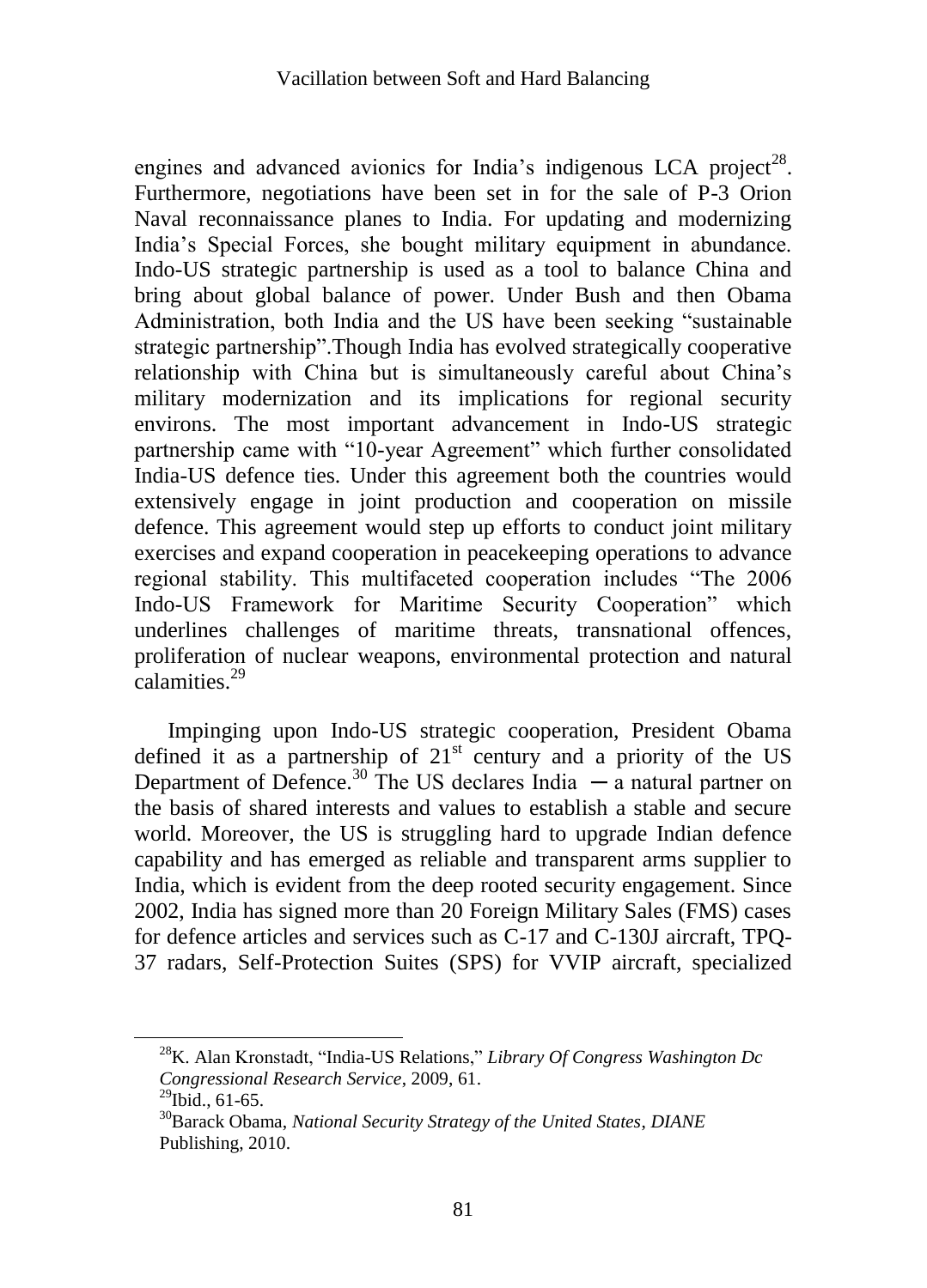tactical equipment, Harpoon missiles, Sensor-Fused Weapons, and carrier flight and test pilot school training. $31$ 

In a short span of time, Foreign Military Sales (FMS) programme has reached a total value of approximately [US]\$6billion which is likely to rise in future.<sup>32</sup> C-130Js were delivered to India at the beginning of February, 2011which have been successfully employed to provide critical humanitarian assistance. Additionally, US Air Force (USAF) imparted training to more than 100 Indian Air Force personnel. After concluding C-17 pact with US, India would establish second largest fleet of C-17 in the world. Indian navy also received updated technological weaponry to furnish its warfare skills. Indian navy has received an upswing by adding USS Trenton and INS Jalashwa which was transferred in 2007.

In addition, educational exchange programmes of military staff has increased dramatically. India has over 50 defence laboratories and the network is further expanded by implementing a letter of agreement signed in 2011, which would further expand areas of joint research and acquisition of technology. Mutual cooperation also includes cooperation in power and energy, micro-aerial vehicles, energetic and human development sectors. If a comparison is drawn between Indo-US defence cooperation with other countries for the last five years, it is more robust and rigorous. The US government is committed to ramp up this defence cooperation with India by increasing people-to-people contacts, militaryto-military ties and implementing shared agreements on security, counter-terrorism and arms productions.<sup>33</sup>

The US and Indian navies participated in five-nation joint exercises held in September 2007 in the Bay of Bengal. Navies of India, United States, Australia, Singapore and Japan conduction these exercises and used 25 ships, more than 20,000 personnel, and 150 aircraft. The primary

<sup>&</sup>lt;sup>31</sup> "Report to the Congress on US-India Security Cooperation," US Department of Defence, November 2011, 1-6, 2011.,

http://www.defense.gov/pubs/pdfs/20111101\_NDAA\_Report\_on\_US\_India\_Securit y\_Cooperation.pdf

<sup>&</sup>lt;sup>32</sup>http://www.dsca.mil/programs/foreign-military-sales-fms

<sup>33.</sup> Report to the Congress on US-India Security Cooperation," Department of Defence, 5.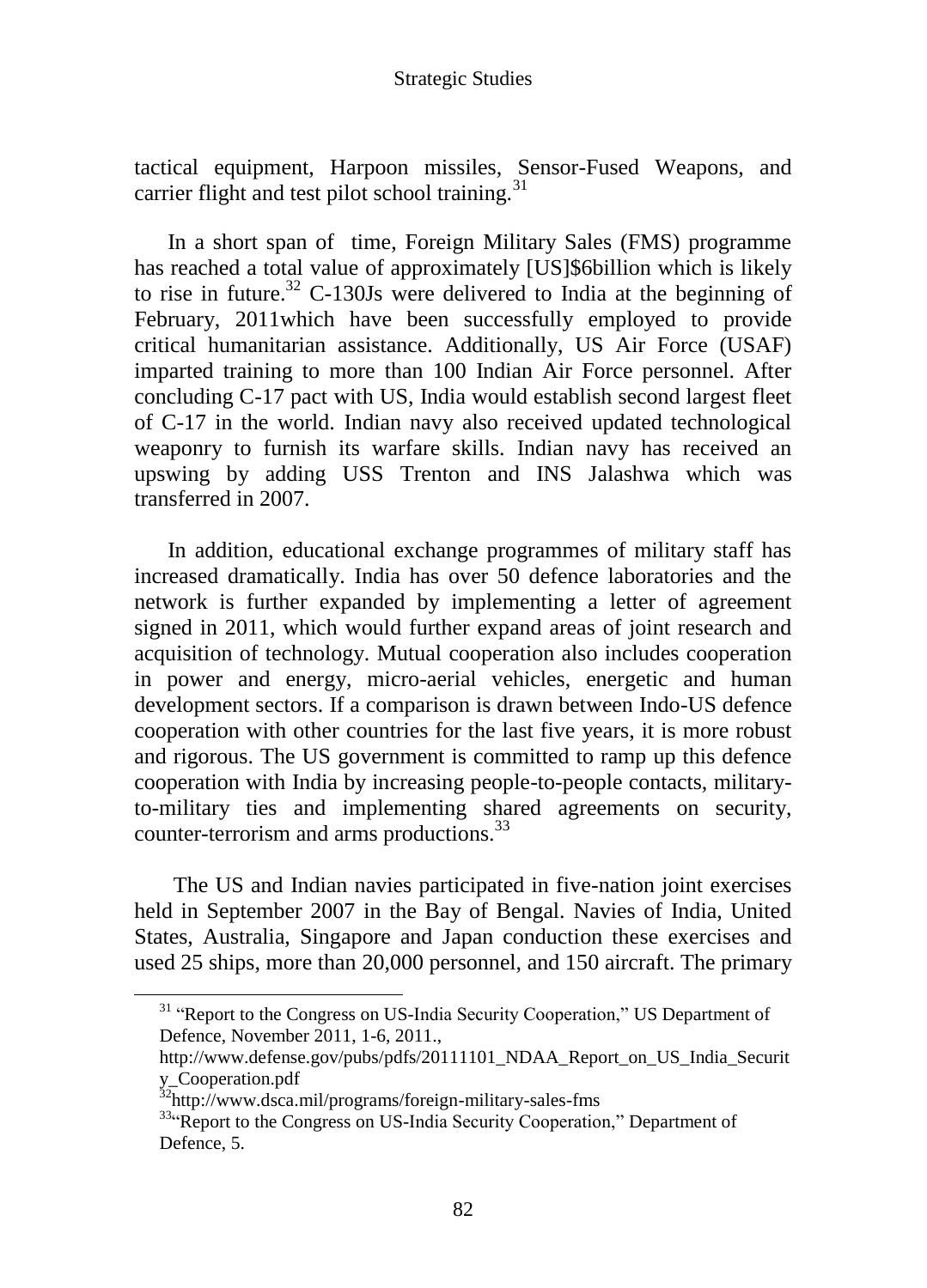objective of those military exercises was to train against antisubmarine warfare. Other objectives involve counter-piracy and disaster response. However, these military exercises evoked strong criticism from Beijing believing that the multilateral venture was aimed at them.<sup>34</sup> The India-US military engagement has conducted 56 cooperative events in fiscal year 2011. India is conducting more military exercises with the US than any other country. All the above mentioned events and nature of joint ventures have led to Washington's expectations from India to play a significant role regionally and globally. As the former Secretary of State Hillary Clinton stated "US is making a strategic bet on India's future  $$ that India's greater role on the world stage will enhance peace and security". Defence Secretary Leon Panetta characterized India as a "linchpin" for "rebalancing" towards Asia Pacific as part of new defence strategy of the US. $35$ 

Indian Air Force (IAF) has shown considerable superiority over Pakistan's Air Force but China's Air-power is a challenge for her. Indian military strategists are planning to increase Indian Air Force's expeditionary capability so that it can extend power from the Red Sea to Strait of Malacca. Indian Air force is also preparing to achieve a valor to combat Pakistan and China simultaneously but to accomplish this challenge they are trying to replace Old platforms such as Mig-21, Mig-23, and Mig-27. $36$ 

India's huge purchase of weapons from the US during the last decade has a considerable impact on modernization of Indian military. India's arms purchases worth US \$4.8 billion include trainers, amphibious ships, maritime-patrol aircraft and ten C–17, transport aircraft. Another purchase of six C-130, costing another billion dollars. India's attention to modernize her Air force in comparison to other competitors led it to buy 126 new modern jet fighter worth US \$20 billion from France, which annoyed Whitehouse. In addition, India is about to buy huge cache of

 $34$ S. Latif, Lombardo N, "U.S.-India Defence Trade, Opportunities for Deepening the Partnership," *CSIS Report*, (2012),

http://csis.org/files/publication/120703\_Latif\_USIndiaDefense\_Web.pdf

Toward Asia," Library Of Congress Washington Dc Congressional Research Service, 2012.

 $36$ S. Latif, N.Lombardo "U.S.-India Defence Trade, Opportunities for Deepening the Partnership," 9.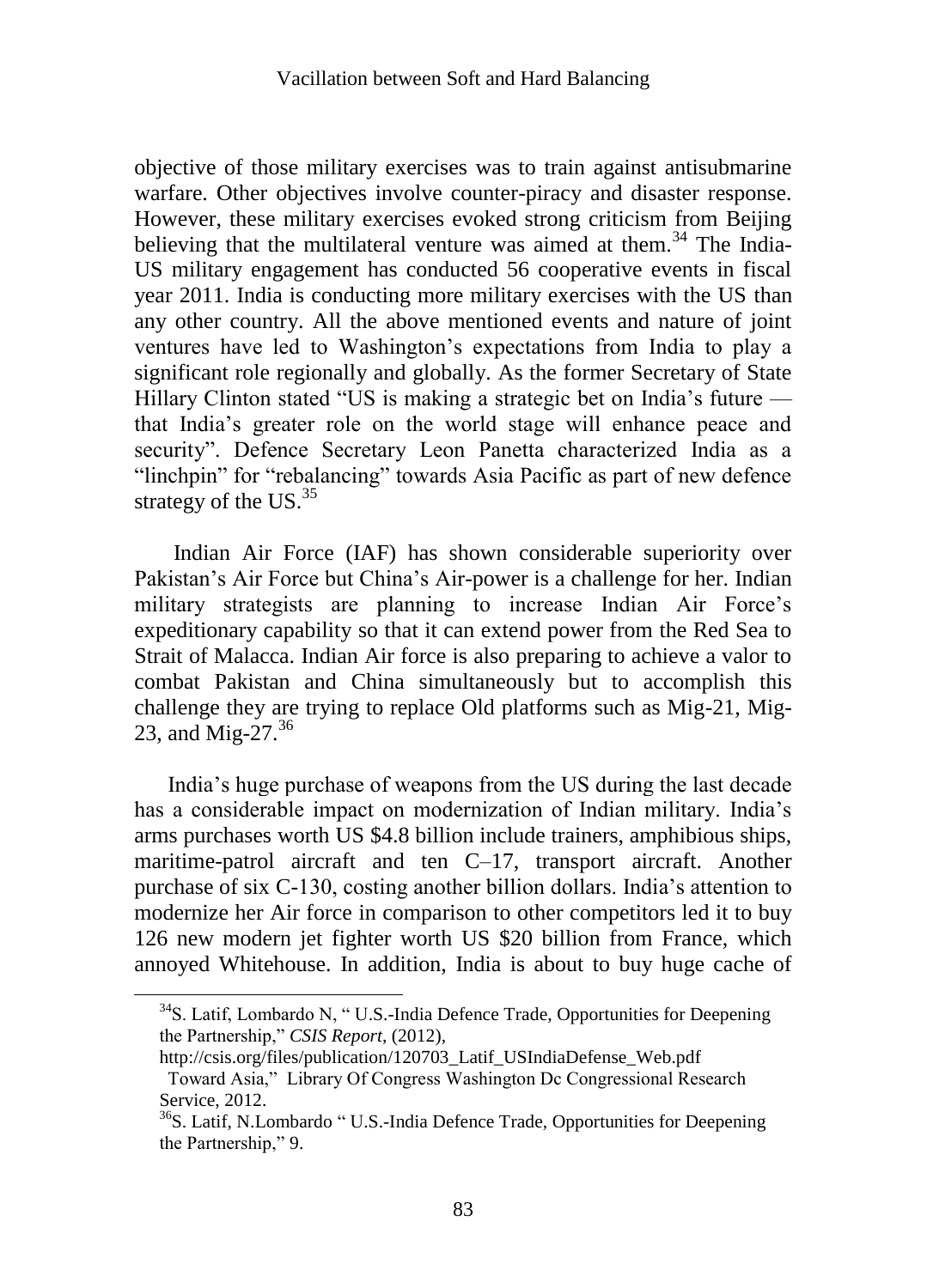arms which includes 22 AH-64D Apache Longbow attack helicopters, more than 1300 Hellfire missiles and advanced radar systems. This deal would provide India a battle-tested system which is effectively used by the US, United Kingdom and Israeli Forces.<sup>37</sup>

India has developed missile defence to respond to any nuclear attack through ballistic missiles. She has developed long-range ballistic missiles, though at present, Indian missiles can reach Beijing. The following table shows India's missiles developed with technical support from the US, Russia and other great powers.

#### **Table No. 1**

| Prithvi-1      | Operational | 150 km           | Liquid |
|----------------|-------------|------------------|--------|
| Prithvi-2      | Operational | $250 \text{ km}$ | Liquid |
| Prithvi-3      | Development | 350 km           | Solid  |
| <b>Dhanush</b> | Testing     | 350 km           | Liquid |
| Sagarika/K-15  | Testing     | 700 km           | Solid  |
| (SLBM)         |             |                  |        |
| Agni-I         | Operational | 700 km           | Solid  |
| $A$ gni-II     | Operational | 2,000 km         | Solid  |
| Agni-IV        | Tested      | 4,000 km         | Solid  |
| Agni-V         | Testing     | $5,000+km$       | Solid  |
| Agni-VI        | Development | 8,000-10,000 km  | Solid  |
| $K-4$          | Testing     | 3,000 km         | Solid  |
| $K-5$ (SLBM)   | Rumored     | 5,000 km         | Solid  |
|                | Development |                  |        |
|                |             |                  |        |

## **India's Ballistic Missile Arsenal**<sup>38</sup>

*Source: <http://www.armscontrol.org/factsheets/missiles>*

The "Agni-V" missile which was tested in 2009, can reach deep into China and is said to be very crucial achievement for "Indian missiles

 $37$ Bruce Riedel, "A Breakthrough in U.S.-Indian Relations?," The National Interest, August 29, 2012, http://nationalinterest.org/commentary/breakthrough-us-indianrelations-7392 Asia,"5-9.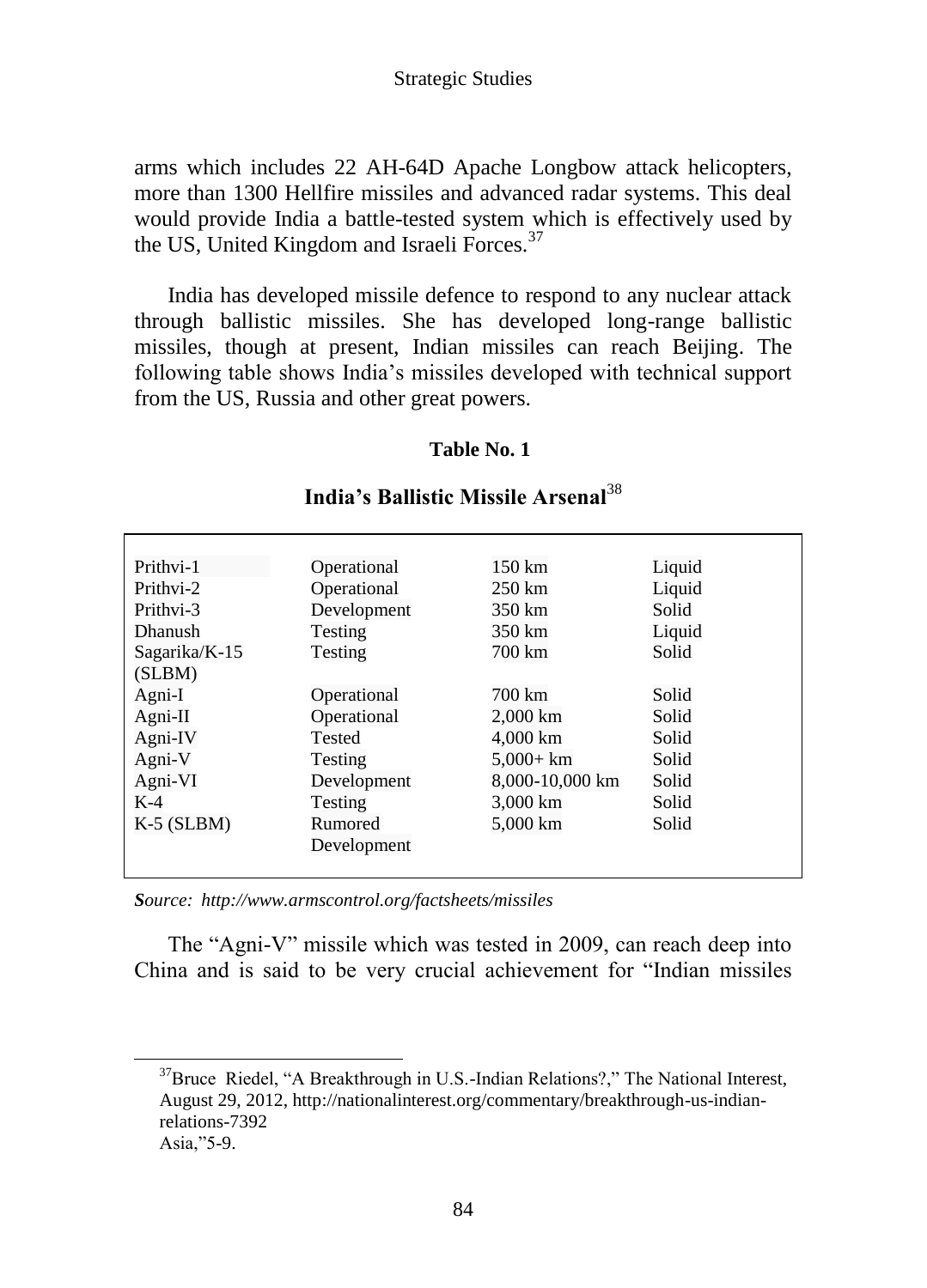defence system<sup>39</sup>.Much of India's nuclear strategy focuses on improving delivery vehicles. India is aiming to complete a "nuclear" triad," a system that would allow nuclear weapons to be delivered from air, land and sea. India's nuclear powered submarine named "Arihant" was tested in 2009 but there are no formal reports of making it operational. Indian fighter jets are another substitute to launch nuclear weapons but it is not clear whether Jaguar IS/IB, Mirage 200-H and Sukhoi-30 MKI models are capable of carrying nuclear payloads. According to the security expert, Karnad, "the tests had impact on Pakistan as. New Delhi's shorter-range ballistic missiles already cover Pakistani territory".<sup>40</sup>

### **Hard Balancing: Sino-Pakistan Defence Cooperation**

In this age of nuclear weapons, conventional arms have lost their significance, however, they are still important to respond to intra-state or inter-state security threats. Military analysts speak of Military-Technical Revolution (MTR) that is gradually narrowing down difference between conventional weapons and weapons of mass destruction. A number of new conventional weapons are of dual use. They can carry chemical, biological and nuclear weapons. Modern conventional weapons with more devastative capability and accuracy can annihilate on large scale.<sup>41</sup>

Historically, Pakistan has been dependent on weapons from the US and European countries but, after experiencing arms embargoes during wartimes with India, Pakistan realized it should achieve self-sufficiency or at least reduce dependence on unreliable partners. China proved a reliable partner for Pakistan and enabled the latter to produce weapons indigenously. Some of the productions are joint ventures between China and Pakistan in procurement of conventional arms.

<sup>&</sup>lt;sup>39</sup>Joshy M. Paul, "*Emerging Powers and Cooperative Security in Asia.*" S. Rajaratnam School of International Studies, Report No. 221, 2010.

<sup>&</sup>lt;sup>40</sup>M. Stancati, "India Fires a Message to China," *Wall Street Journal* (April 20, 2012),

http://online.wsj.com/article/SB10001424052702303513404577352763499718738.ht ml

<sup>41</sup>A. J. Pierre, ed., *Cascade of arms: managing conventional weapons proliferation* (Brookings Institution Press, 1997), 2.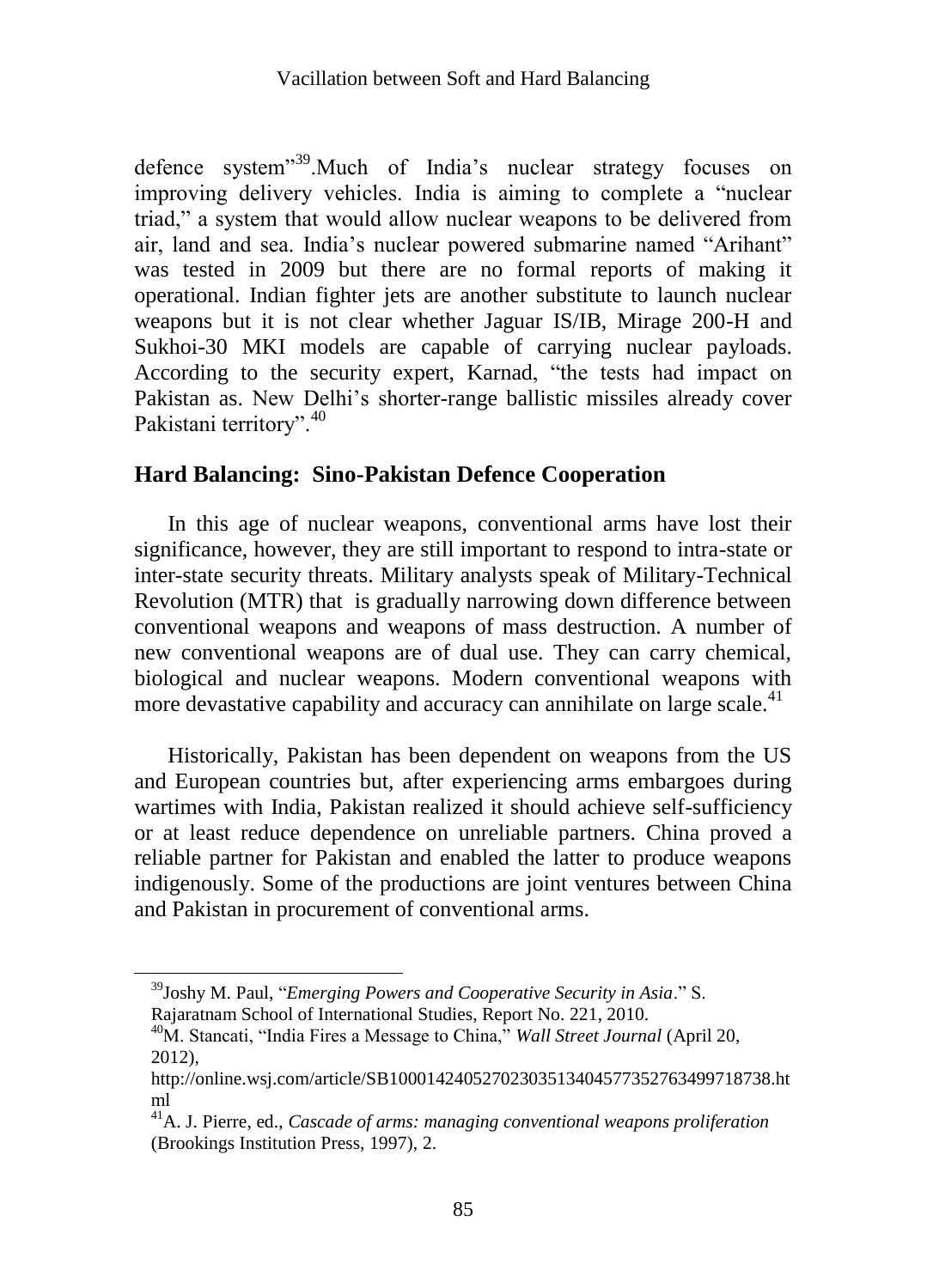## *Al-Khalid Main Battle Tank*

 $\overline{a}$ 

After realizing that internal balancing is more reliable than external balancing, Pakistan developed conventional military hardware indigenously. For example, AL-Khalid (the immortal) known as Main Battle Tank-2000 (MBT-2000) is Pakistani and Chinese version of a modern main battle tank which was developed during the 1990s by both the countries. The Al-Khalid was handed over to Pakistan army in 2001 and is part of Pakistan's main battle tank fleet. China deals with customers of MBT-2000 internationally. Many regional and international clients have shown their interest in their purchase. Ukraine is another partner in the production of Al-Khalid Tank.<sup>42</sup> Its Ukrainian engine, 6TDF is almost the same engine used in T-80/84 Tanks. It is more sophisticated than other modern tanks with a maximum weight of 46 tons.

Pakistan defence production has risen to the level where it can export indigenously produced weapons and is likely to get double as Pakistan plans to earn surplus foreign exchange for national development. Pakistan is primarily focusing on main Battle Tanks, Al-Khalid and Al-Zarrar, APC Al-Saad, Al-Muhafiz security vehicles, the Baktar Shikan anti-Tank guided missiles, Super Mushshak, K-8 trainer aircraft, missile boats, small arms and wide range of artillery.<sup>43</sup> Bangladesh and Saudi Arabia also showed interest in Al-Khalid Tanks. Saudi government showed their interest to buy 150 Al-Khalid tanks costing \$600 million.<sup>44</sup> Currently, in the global market Al-Khalid Tank is considered among the most competent Tanks.<sup>45</sup> Al-Khalid is an equalizer to India's Main Battle Tanks Arjun and T-90.

 $42$ Rodney W Jones, "Force Modernization Trends-India and Pakistan," (paper presented at the APCSS Conference on Conventional Arms APCSS Conference on Conventional Arms Rivalry in Asia Rivalry in Asia – Pacific Region Pacific Region, October 23 -25, 2001 ) : 23-25.

<sup>&</sup>lt;sup>43</sup>C. Lovelock, *"Services Marketing, 7/e,"* Pearson Education India (2011): 205 <sup>44</sup>Al-Khalid MBT-2000 /Type 2000 Main Battle Tank,

http://www.globalsecurity.org/military/world/pakistan/mbt-2000.htm  $45$ Ibid.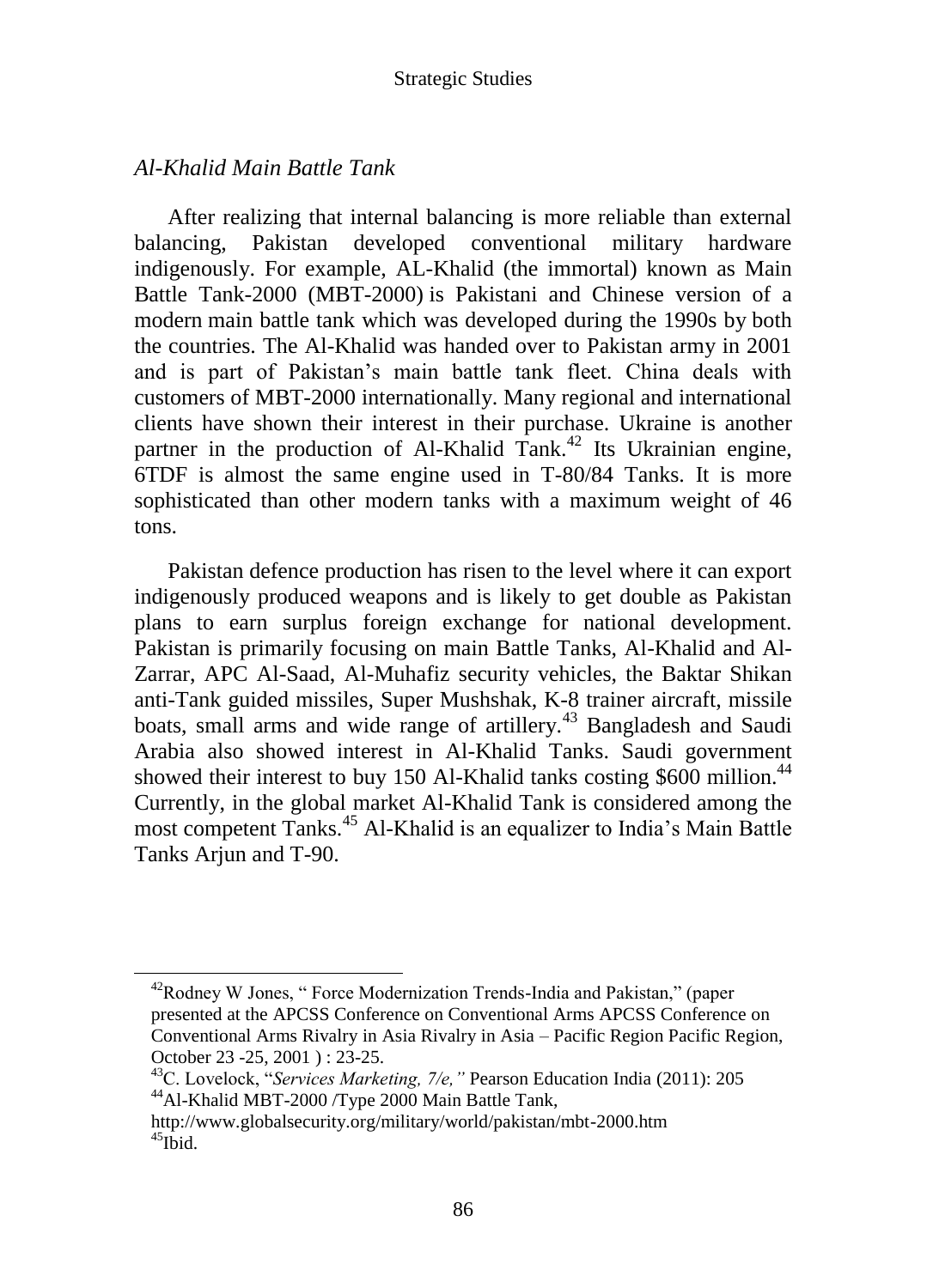## *Joint Production of JF-17 Thunder Fighter Jets*

To update Pakistan Air Force, Pakistan requested the US to provide F-16 fighter jets during 1980s. Despite reservation about Pakistan nuclear programme, the US government initially agreed to sell 111 F-16 aircraft to her. This decision was made due to Pakistan's proactive role in combating Soviet troops in Afghanistan. However, due to criticism on Pakistan's nuclear programme by the Congress, military and economic aid was cut-off under ‗Presslar Amendment' in 1985. In October 1990, all types of military deals with Pakistan were terminated and as a result, Pakistan could not acquire F-16. Presslar's Amendment debilitated Pakistan air force in comparison to India. It was Clinton Administration that ratified 'Brown Amendment' to ease some pressures on Pakistan caused by Presslar Amendment. According to Brown Amendment, Pakistan was allowed to be granted limited military assistance for the purposes of counter-terrorism, peacekeeping, anti-narcotics operations. Additionally, President Clinton agreed to repay Pakistan US \$463.7 million which were paid for  $F-16$ .<sup>46</sup> Despite being a close ally, the US never gave military aid to strengthen Pakistan's defence against Indian aggression. It was China that bolstered Pakistan's defence by initiating production of fighter jets JF-17 which was seen as a substitute for F-16 fighter jets.JF-17 Thunder was handed over to Pakistan air force on Pakistan's Day March 23, 2007 which replaced Aircraft A-F of No.26 Squadron.<sup>47</sup> The discriminating approach of the US toward Pakistan strengthened Sino-Pakistan military partnership.

## *Chinese Help in Missile Technology*

Pakistan reached strategic parity with India in May 1998 and then started to develop nuclear capable missiles. An effective delivery system to launch that nuclear device is important for credible deterrence. India already had acquired sufficient military and technological assistance from Russia, Israel, European countries and the US to develop weapons indigenously and gave India superiority in developing and deploying

 $46\text{°G} - 16$ (Military), Global Security,"

http://www.globalsecurity.org/military/world/pakistan/f-16.htm

<sup>&</sup>lt;sup>47</sup>Information was retrieved from official site of Pakistan Aeronautical Complex Kamra, http://www.pac.org.pk/jf17.html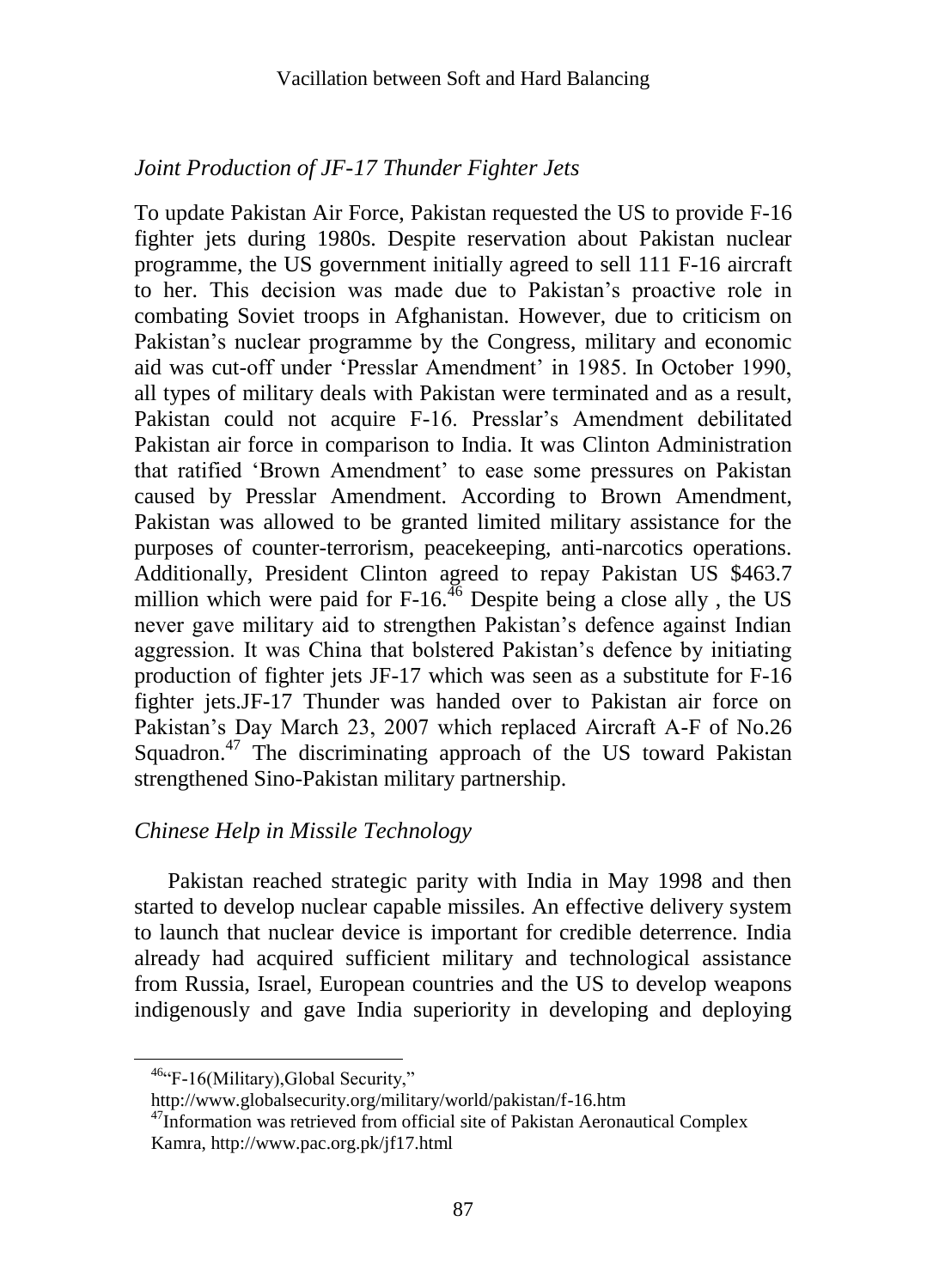nuclear capable missiles. Pakistan sought technical assistance from China which transferred M-11 missiles and other missile related components to Pakistan. The Medium Range ballistic Missiles (MRBMs) of Pakistan were developed with extensive Chinese support.<sup>48</sup> The following table shows Pakistan's Ballistic missile arsenal in comparison to India.

#### **Table No. 2**

| System      | Status             | Range               | Propellant |
|-------------|--------------------|---------------------|------------|
| Hatf-1      | Operational        | 80-100 km           | Solid      |
| Hatf-2      | Tested/Development | 190 km              | Solid      |
| (Abdali)    |                    |                     |            |
| Hatf-3      | Operational        | 300 km              | Solid      |
| (Ghaznavi)  |                    |                     |            |
| Shaheen-1   | Operational        | 750 km              | Solid      |
| $(Haff-4)$  |                    |                     |            |
| Ghauri-1    | Operational        | 1,300 km            | Liquid     |
| $(Haff-5)$  |                    |                     |            |
| Ghauri-2    | Tested/Development | $2.300 \mathrm{km}$ | Liquid     |
| $(Haff-5a)$ |                    |                     |            |
| Shaheen-2   | Tested/Development | $2.500 \mathrm{km}$ | Solid      |
| $(Haff-6)$  |                    |                     |            |
| Ghauri-3    | Development        | $3.000 \mathrm{km}$ | Liquid     |

#### **Pakistan's Ballistic Missiles Arsenal**<sup>49</sup>

*Source: http://www.armscontrol.org/factsheets/missiles Note: The above table is edited for clarity.*

 $\overline{a}$ 

The Sino-Pakistan joint effort is aimed at maintaining peace and stability in the region, which can only be ensured by a balance of power between India and Pakistan. The post-nuclear era is believed to have maintained peace and stability, which can continue if balance of power in the region is not disturbed by any major power.

<sup>48</sup>L. Gohmert, United States of America Congressional Record: Proceedings and debates of the 111th Congress. *First Session, House of Representatives*, *155*, H7939:17890, (2009).

<sup>49</sup>Pakistan's Ballistic Missile Arsenal, Fact Sheets and briefs, Arms Control Association, http://www.armscontrol.org/factsheets/agni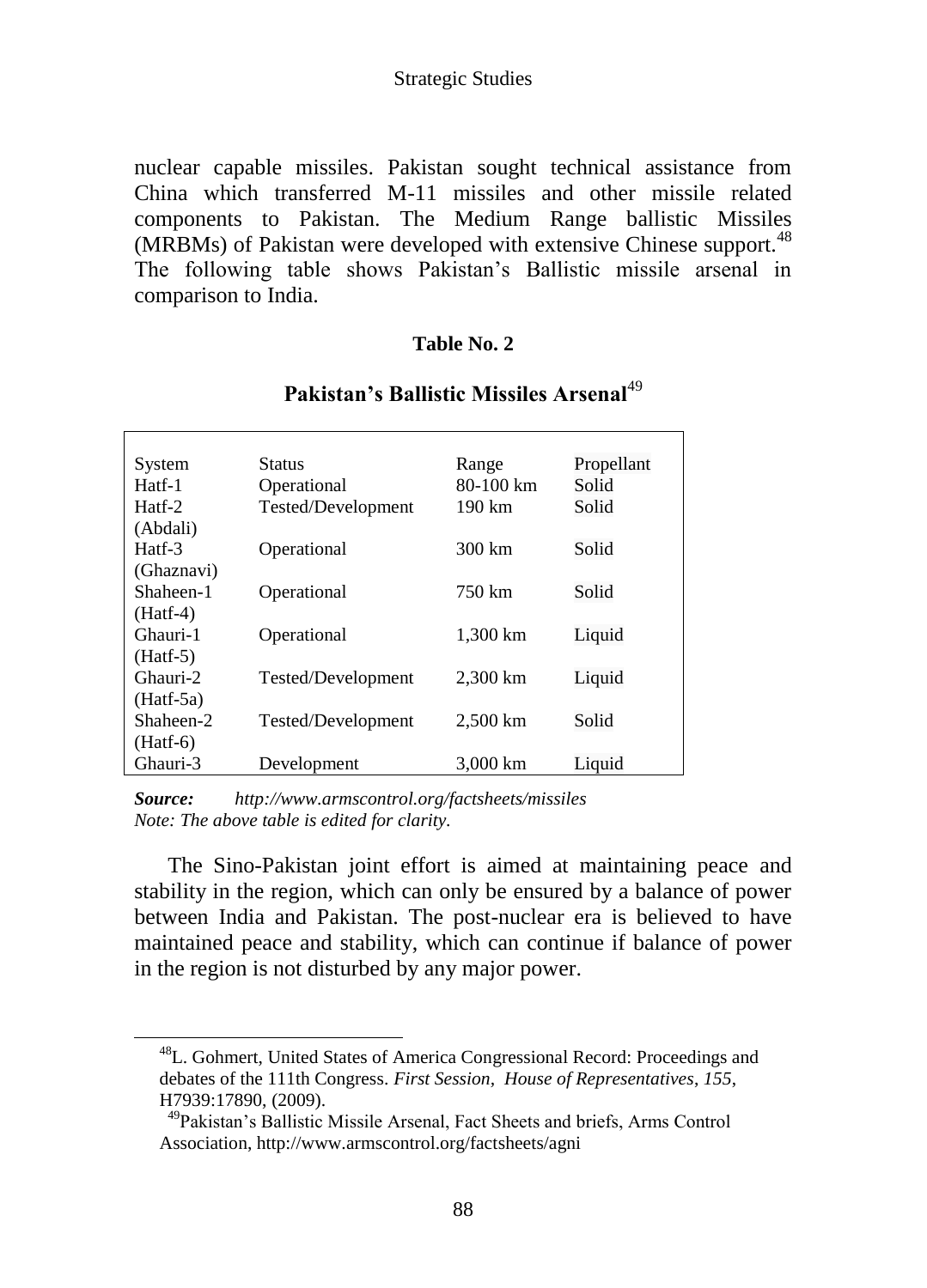### *Non-Traditional Security Cooperation: Gwadar Port Project*

The non-traditional security challenges in the  $21<sup>st</sup>$  century include, environmental concerns, terrorism, mass migration, imbalance between growth and development, epidemics and lethal diseases (HIV, Ebola etc), proliferation of  $\text{WMD}$ .<sup>50</sup> There is another comprehensive concept of security which is amalgamation of both conventional and nonconventional.<sup>51</sup> China-Pakistan strategic partnership covers both the dimensions of security. Pakistan's non-traditional security relationship follows the same pattern like traditional security. China is supporting Pakistan to achieve sustainable level of both types of Security. China's huge investment in Pakistan's strategic areas like Gwadar Port, gives boost to Pakistan's development and economy.

In 2011, Pakistan's Ambassador to Beijing Masood Khan appreciated China's role in construction of 'Gwadar Deep Sea port'. ―China has already helped Pakistan to construct Gwadar port. We want to expand this Project. We will welcome China's role in future development of this deep sea port." He highlighted significance of Gwadar port for China's economic and strategic interests as well. Ambassador stated that "When this network is fully operational from Gwadar to Khunjerab, Urumqi, Beijing and Shanghai, it will give alternative choices to China for its trade with the Middle East and Europe. This alternative route will be much shorter than the one passing through the Malacca Straits," Khan further said that Pakistan and China have common objective of bringing prosperity in South Asian region. He mentioned that Pakistan and China were extraordinarily cooperating in various sectors, including energy, telecommunications, agriculture and infrastructure. $52$ 

This cooperation has alarmed and the Indian analysts perceived it as China's Maritime encirclement of India. According to the US Defence Department report, China's involvement in Gwadar Port is Part of its

<sup>&</sup>lt;sup>50</sup>Ralf Emmers, "*Non-traditional security in the Asia-Pacific: The dynamics of securitization,*‖ Marshall Cavendish International (2004):1.

<sup>&</sup>lt;sup>51</sup>Yunling Zhang, *China and Asian Regionalism* (Singapore: World Scientific, 2010), 2.

<sup>&</sup>lt;sup>52</sup><sup>c</sup>Chinese investment sought for Gwadar port," *Express Tribune*, August14, 2011, http://tribune.com.pk/story/230829/chinese-investment-sought-for-gwadar-port/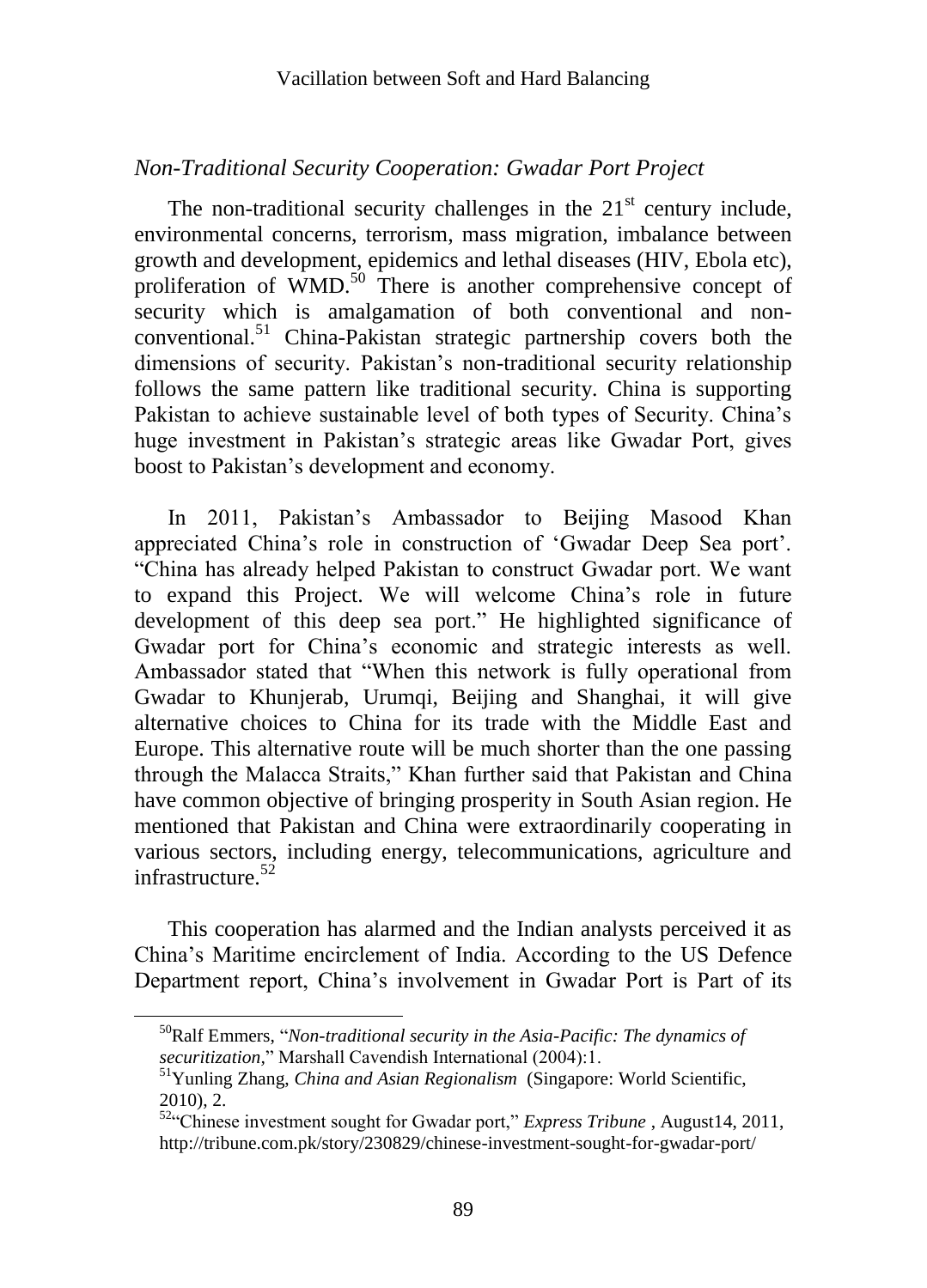‗*Strings of Pearl strategy'*<sup>53</sup> . Indian External Affairs Minister Sushma Swaraj stated that Indian Prime Minister Narendra Modi "very strongly" raised the issue regarding China-Pakistan Economic Corridor (CPEC) during his recent visit to Beijing, and termed the project "unacceptable."<sup>54</sup> However, China does not see encirclement of India as a strategic goal but considers Gwadar Port a strategic asset for Pakistan.<sup>55</sup> Considering all these strategic designs, the US exerted pressures on Pakistan to oust China and assume control of this strategic spot. $56$ 

China-Pakistan Economic Corridor (CPEC) which has been finalized between Pakistan and China after Chinese President Xi's visit to Pakistan in April 2015. It is likely to bring US\$ 46 billion investment in Pakistan which is going to be a game changer in the region concerning Pakistan's political and economic stature in the region.

Both China and the US want to promote peace in South Asia. If the US starts dealing equally with New Delhi and Islamabad, it would build trust in Pakistan about Washington's seriousness of promoting peace in the region. China is also an important stake holder in South Asia and wants peace in the region. China's rise to the status of superpower is only possible if it does not engage in any armed conflict with India. Increased trade with New Delhi reflects Beijing's smart approach to dissolve regional tensions. India and Pakistan have become permanent members of Shanghai Cooperation Organization (SCO) in July, 2015, which provides a diplomatic forum to resolve their disputes through mutual dialogue.<sup>57</sup> China and Russia are two United Nations Security Council permanent members and have great stakes in the region. They may also facilitate peace process between India and Pakistan. There are economic benefits to both the countries

<sup>53</sup>―*China builds Up Strategic Sea Lanes*,‖ *Washington Times,*

http://www.washingtontimes.com/news/2005/jan/17/20050117-115550-1929r/ <sup>54</sup>http://tribune.com.pk/story/895611/china-pakistan-economic-corridorunacceptable-modi-tells-china/

<sup>55</sup>Carrie Currier and Manocheher Dorraj ,*China's Energy Relations With The Developing World* New York: The Continuum International (2011):159. <sup>56</sup>Ibid.159

<sup>&</sup>lt;sup>57</sup>http://www.bbc.com/news/world-asia-india-33439553